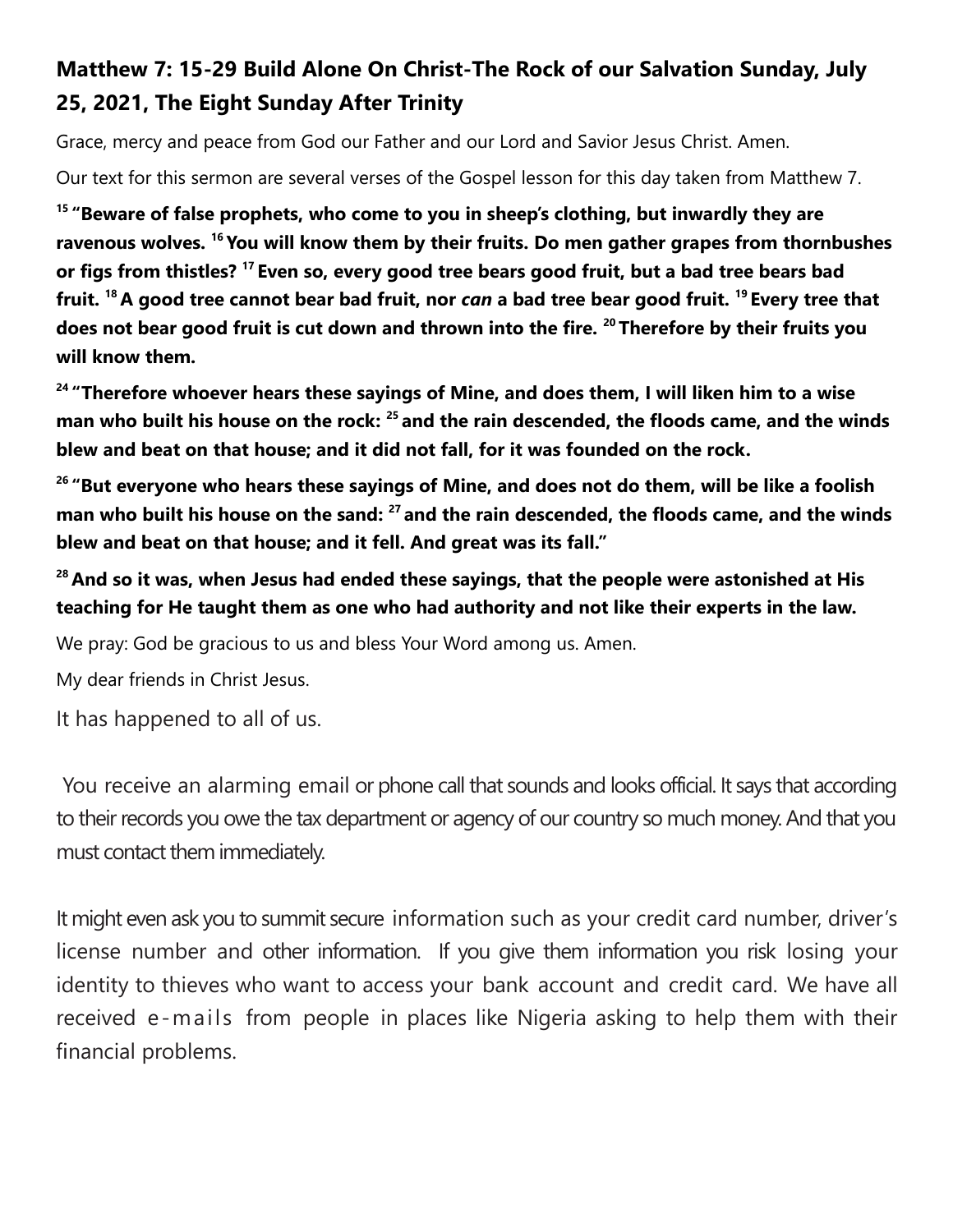These are scams. It is so unfortunate in our day that so many people are working so hard to deceive other people, to rob their fellow man of their money by these scams. Also, these scams can cause needless worry, stress and hardship as some people have fallen for, been taken in by these scammers.

Satan never stops trying to scam Christians into thinking they must add something to what Jesus has done to be saved. In our lowest moments of life, Satan will tell us that we can never be good enough for God to love us. In our better moments, the devil will try to convince us that the material things in this life are far more valuable than the blessings we have in Jesus. Yes, the father of lies will even try to make us believe that satisfying ourself with something sinful and contrary to God is OK for a while and it will not hurt. Yes, the devil, that old even foe, will do everything to take us away from Jesus the solid rock of our salvation and convince us it is better to build our life on sinking sand.

Today may God the Holy Spirit guide and bless our study of His Word as we consider the theme, **Build Alone on Christ-The Rock of Our Salvation.** 

## **Watch out for false prophets**

Our Lord Jesus ends His famous Sermon on the Mount by warning us against false prophets who can lead us back to the sinking sand of trusting in ourselves for our salvation. "**Watch out for false prophets. They come to you in sheep's clothing, but inwardly they are ferocious wolves**." False prophets never come up to with a badge or t-shirt that says, "False Prophet." Nor do they present themselves as evil people out to get us and destroy us. False prophets are generally nice people who appear to want the best for you and me. They look and sound like the sheep that follow Jesus and listen to His voice. What they say sounds so good at first, but when we analyze their words carefully against the words of Holy Scripture we discover that they are teaching a way of salvation that is different from what Jesus taught us. Always the false prophet wants to require that we do something to contribute to our salvation. They add to what God has told us in His Word.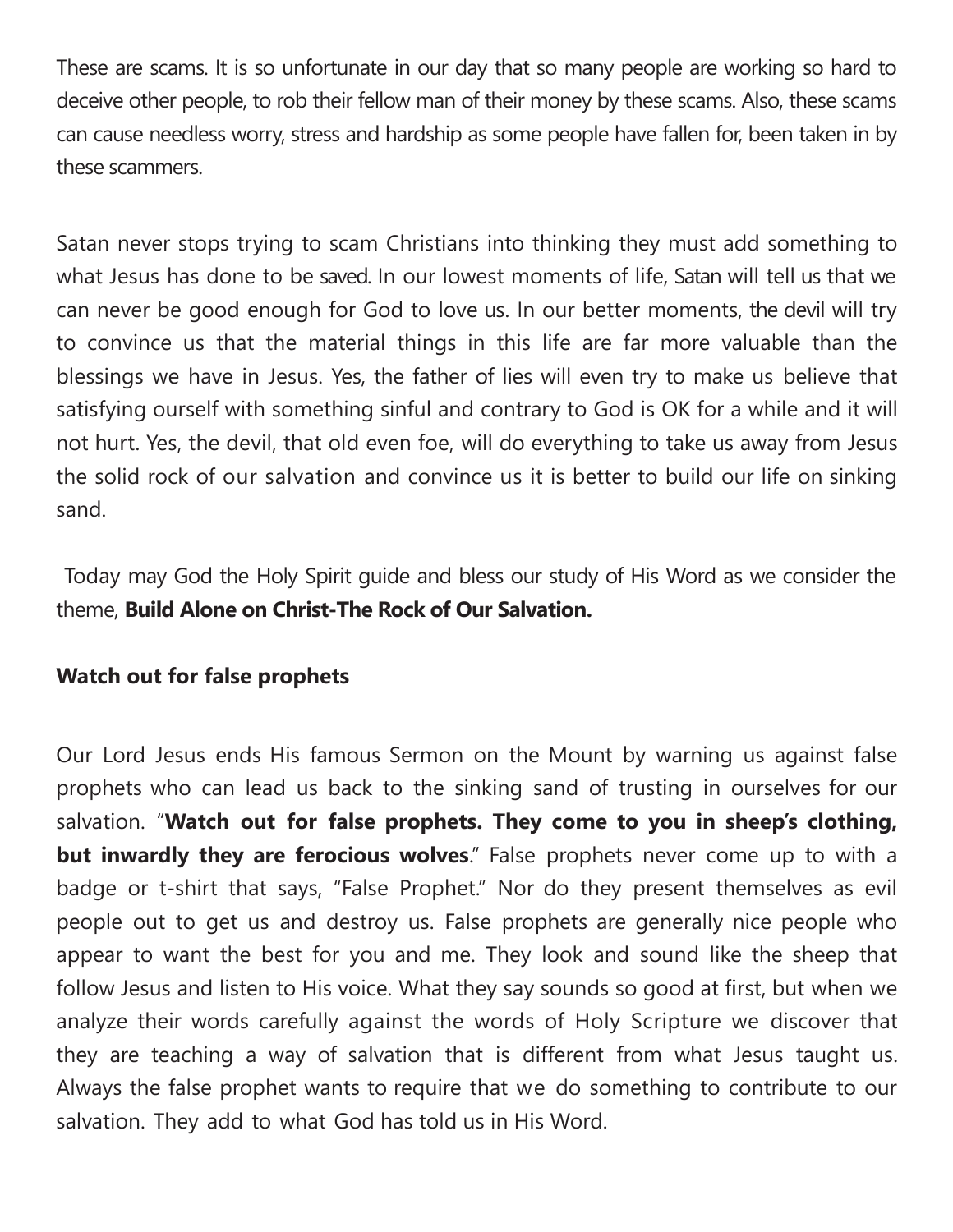One of the marks or signs that we are living in the last times is the many false prophets that go out into the world. In Matthew 24: 5-6 when Jesus spoke of the last days He warned, "**Watch out that no one deceives you. For many will come in my name claiming, 'I am the Christ**." In these last days we see how many have been deceived by false prophets such as Joseph Smith and Mohammed. These religions have something in common. They claim that Jesus is a prophet, even a great prophet, but they do not accept the death and resurrection of Jesus as the only source of salvation and peace with God.

Jesus tells us more about the danger of being misled by false prophets. He says, **"By their fruit you will recognize them. Do people pick grapes from thorn bushes or figs from thistles**?" We do not look for grapes on a thorn bush nor do we look for figs from a thistle plant. So, it is with false teachers. We cannot judge them by their sincerity, but we do need to judge them by the words they say or the fruit they produce. If the words are contrary to the Bible then we have every right to say that is a thorn or thistle. That is false teaching. Jesus says, "**By their fruit you will know them**." If a tree bears bad fruit you need to get rid of it and throw it into the fire. The person who teaches God's Word incorrectly needs to be rejected just as you might pull a weed from the garden and throw it into the trash.

An elderly woman once told your pastor how much she liked a certain charismatic television preacher. When the pastor asked how she knew the TV preacher was telling the truth, she said, "I can see the tears in his eyes when he is preaching." Jesus said, "**My sheep listen to my voice, and they follow me**." (John 10:27) We never want to listen to the voice of someone who conflicts with or goes against what Jesus has told us in His Word even if they sound so sincere and convincing and speak with tears in their eyes.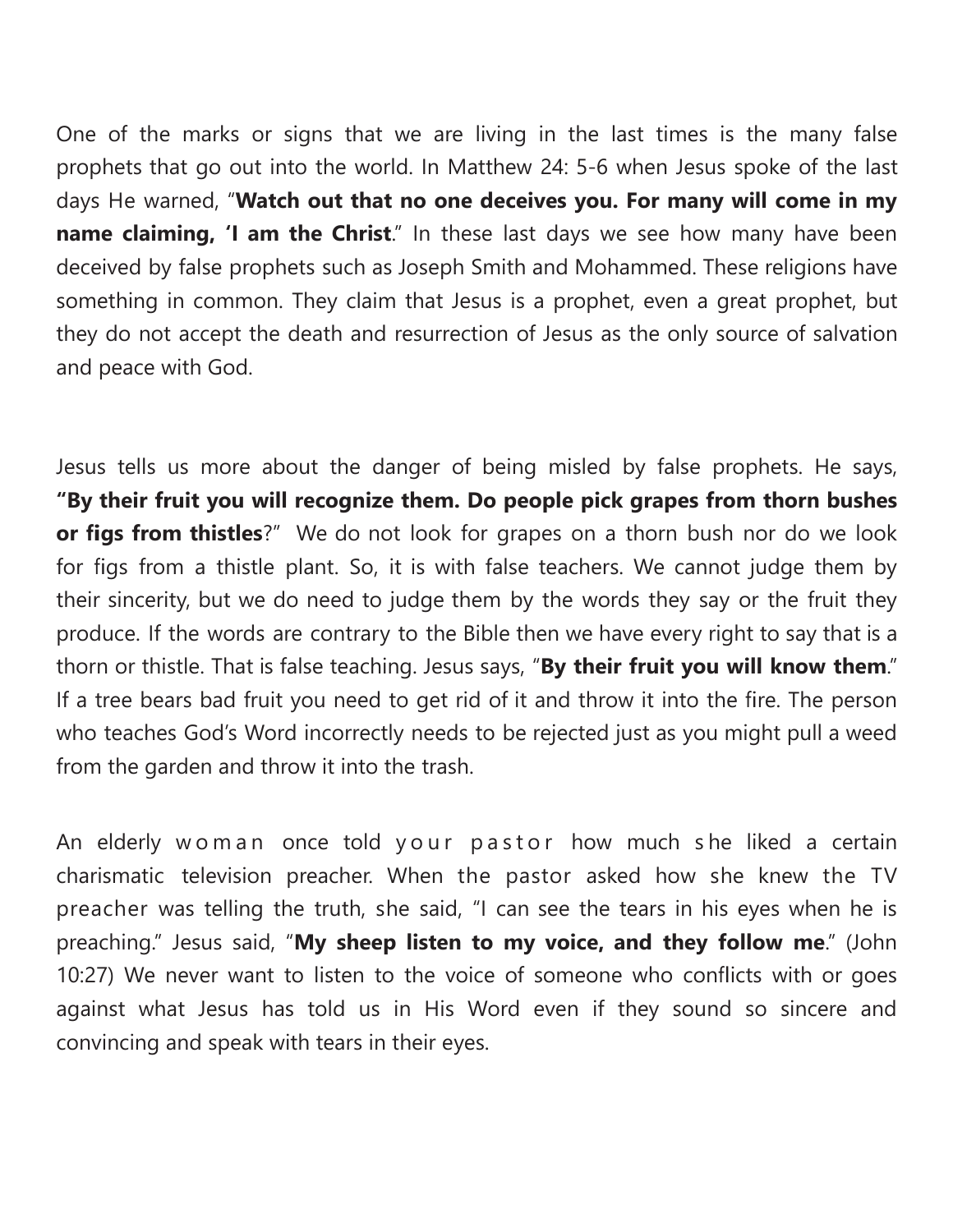It is scary to think that even some people who use the name of Jesus so sincerely could possibly lead people astray with false teaching. Listen more to what our Savior says about false teaching. "**Not everyone who says to me, 'Lord, Lord, will enter into the kingdom of heaven but only he who does the will of my Father in heaven**." Even people who claim to perform miracles in the name of Jesus can be false teachers if what they teach does not line up with God's Word.

God wants us to do His will. God's will and His desire for all people is that they come to know and accept what He has planned from all eternity to save them. God's plan was to take the whole problem of your sin and mine into His hands because He saw that we would totally blow every opportunity to live the perfect life He demands of us. He took our problem and put it into the hands of Jesus His only-begotten Son. God the heavenly Father gave Jesus the job of taking sin upon Himself and becoming sin for us, and then paying for it completely by His death outside the walls of Jerusalem, on Calvary's hill. God's will is that all be saved through His plan of salvation, through faith in Christ Jesus. Yes, "**God will have all men be saved and come to the knowledge of the truth."** (1 Timothy 2:4) **"God is not willingly that any should perish but that all come to repentance."** (2 Peter 3:9)

Yes, God's will and God's plan was to have Jesus accomplish everything necessary to save us from sin, death, hell, and Satan. It is not His plan or His will to have me say, "I will trust in Jesus for part of the plan to be rescued, and then do part of it on my own." That is a formula for disaster and eternal death and punishment. Paul wrote these strong words in Galatians, "**If anybody is preaching to you a gospel other than what you accepted let him be eternally condemned."** (Galatians 1:8) To those who do not follow God's will and plan for their lives Jesus says, **"Then I will tell them plainly, 'Depart from me you evildoers."**

**Listen and build on the words of Jesus**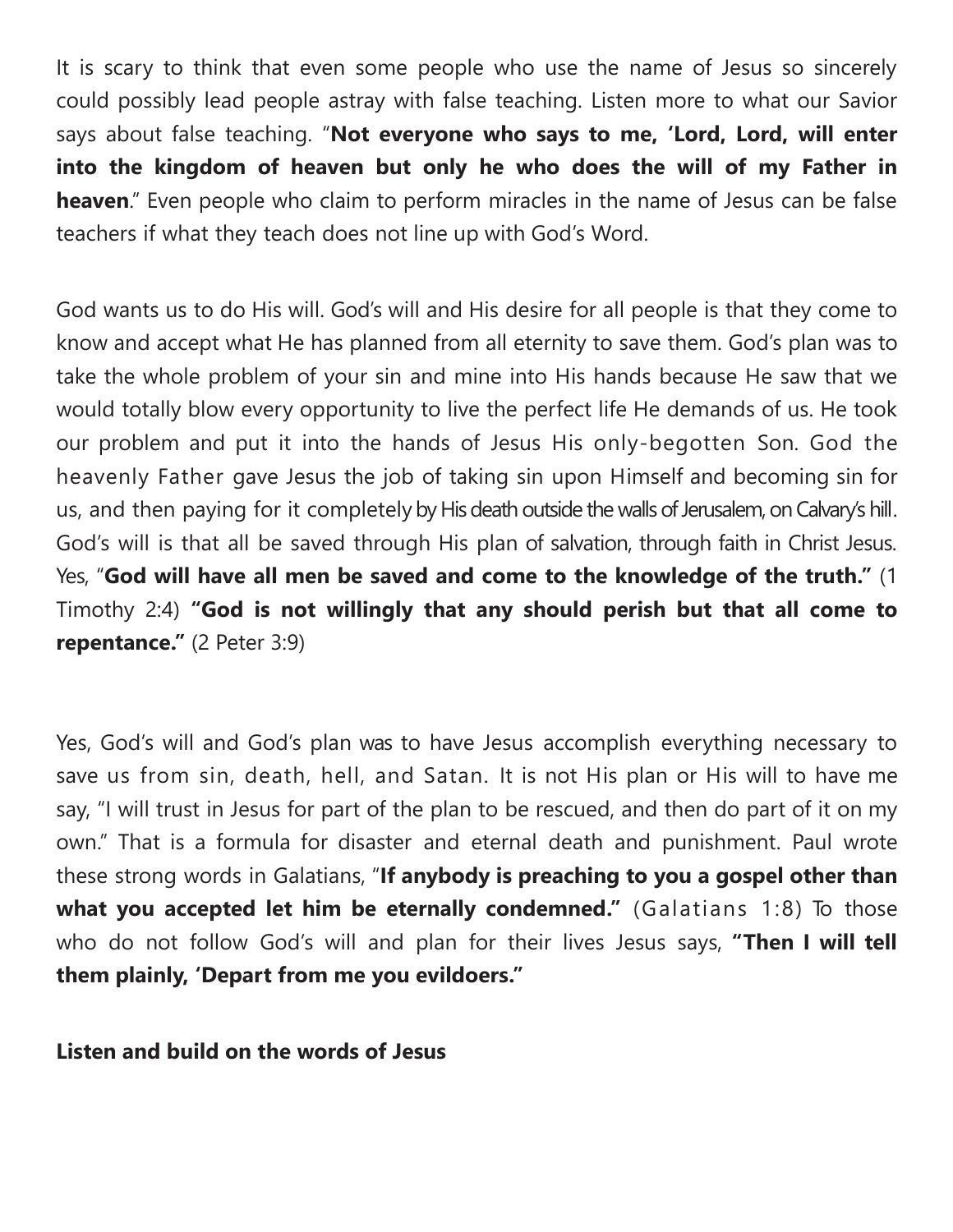To show that He is the Rock of our salvation, Jesus uses a story about a man who built his house upon the rock and another man who built his house on sand. "**Therefore, everyone who hears these words of mine and puts them into practice is like a wise man who built his house on the rock. The rain came down, the streams rose, and the winds blew and beat against the house; yet it did not fall, because it had its foundation on the rock."** When homes are built, they need to be built on a good, strong, sturdy foundation. I have saw pictures and read articles of people who built their homes on the side of a hill and drill holes into the ground until they reach the solid rock. Then the rains can come, and the mud can slide, but the home that is built on the rock survives.

We must have our lives life built on the Rock, on Jesus. Romans 3:21 describes a righteousness apart from the law that we have in Jesus that is rock solid and secure. "**But now a righteousness from God, apart from law, has been made known, to which the law and the prophets testify. This righteousness from God comes through faith in Jesus Christ to all who believe."** If we build our life on our own righteousness, our own supposed goodness it is like building on sinking sand. If we build our life on Jesus and His righteousness then nothing can separate us from His love. When Judgment Day comes, and it surely will, we can survive the judgment because our life is built on what Christ has done for us, by His holy perfect life, by His innocent suffering and death and by His triumphant resurrection from the dead.

How different is the person who builds his life on sand, who does not build His life on Christ and His salvation. "**But everyone who hears these words of mine and does not put them into practice is like a foolish man who built his house on sand. The rain came down, the streams rose, and the winds blew and beat against the house, and it fell with a great crash."** The problem with people is that they are born into this world with a natural inclination to think they can build their lives on how well they can do. When it comes to salvation. The mark is set too high. We all fall short of